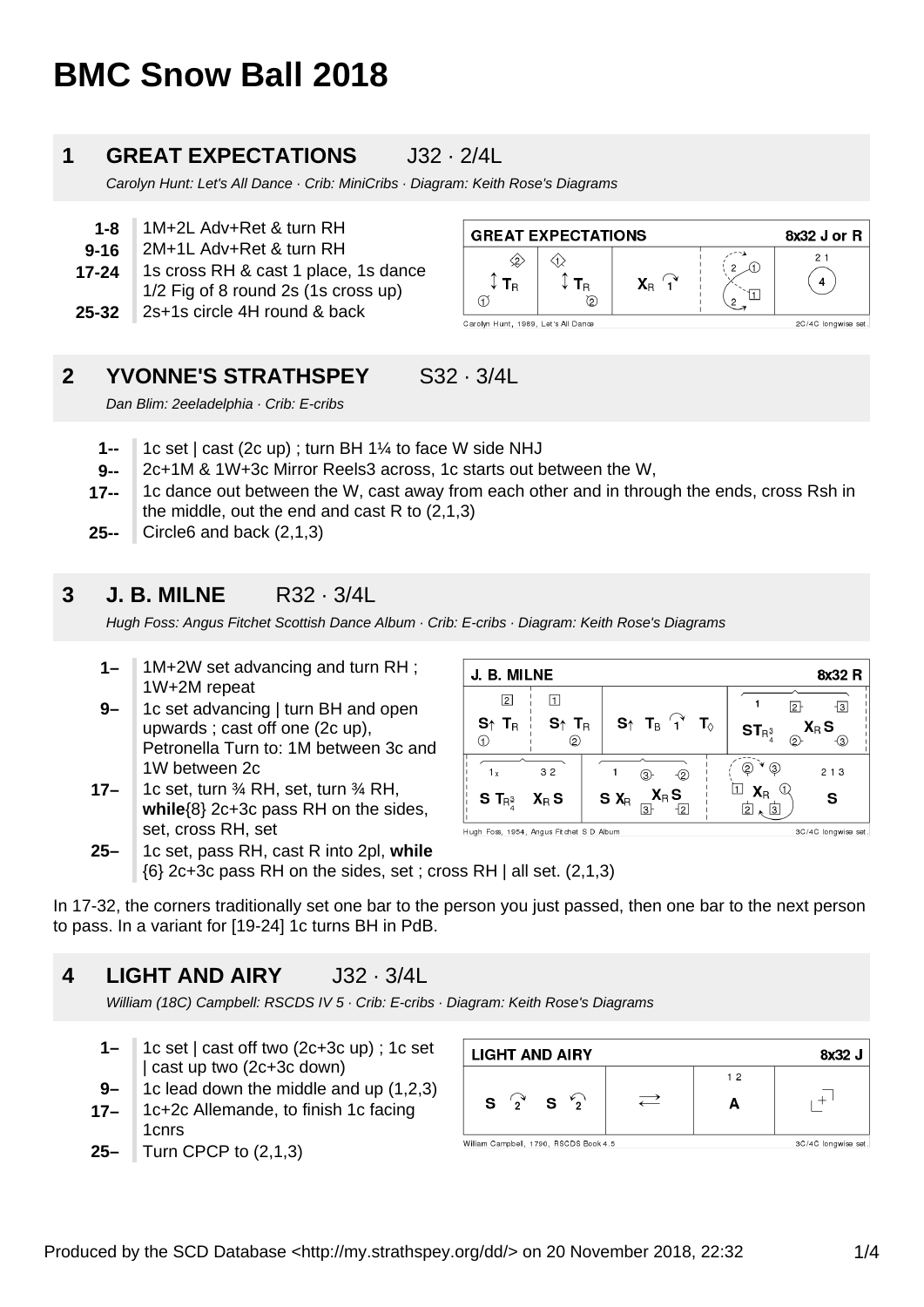# **5 JOHN MCALPIN** S32 · 3/4L

Hugh Foss: Magazine Dances 2005-2009 · Crib: E-cribs · Diagram: Keith Rose's Diagrams

- **1–** 1c advance and touch RH {1}, retire {1} | cross LH ; lead down RH (2c up) | turn LH to face 1cnrs
- **9–** Turn CPCP (to 2,1,3)
- **17–** 2W+1W+3W set, advance ; retire, and set, **while**{} 2M+1M+3M stand | set ; A&R



**25–** All cross RH |  $\frac{1}{2}$  circle6 L; All cross LH |  $\frac{1}{2}$  circle6 R (to 2,1,3)

#### **6 FLOWERS OF EDINBURGH** R32 · 3/4L

RSCDS I 6 · Crib: E-cribs · Diagram: Keith Rose's Diagrams

- **1–** 1W followed by 1M casts off 2, 1W crosses below 3c and casts up M side **while**{} 1M dances up the middle, both to P's place  $\{6\}$  | 1c set
- **9–** 1c repeat with 1M casting, finishing in original places
- **17–** 1c lead down the middle and up
- **25–** 1c+2c Poussette



### **7 IT'S NOT ROCKET SCIENCE** J32 · 3/4L

Reiner, Joanna & Mellott, Emily: Delaware Valley Silver · Crib: E-cribs · Diagram: Keith Rose's Diagrams

- **1--** 1c+2c set | cross RH ; set | petronella to midline facing P (M above W)
- **9--** 1c+2c ½ Reel4 on midline ; turn P RH  $1\%$  to sidelines  $(2,1,3)$
- **17--** 1c+3c R&L
- **25--** Circle6 and back (2,1,3)

| <b>IT'S NOT ROCKET SCIENCE</b>                                              |                 |                    |                       | 8x32 J |                |
|-----------------------------------------------------------------------------|-----------------|--------------------|-----------------------|--------|----------------|
| 12                                                                          | 1x 2x           | $(1) - 11(2) - 12$ | 21                    | 13     | 213            |
|                                                                             | $S X_R$ $S T_Q$ |                    | $T_{R1}$ <sup>1</sup> | RL     | 6 <sub>o</sub> |
| Joanna Reiner & Emily Mellot, Delaware Valley Silver<br>3C/4C longwise set. |                 |                    |                       |        |                |

#### **8 DELVINE SIDE** S32 · 3/4L

William (18C) Campbell: RSCDS II 9 · Crib: E-cribs · Diagram: Keith Rose's Diagrams

- **1–** 1c+2c set | cross Rsh (no hands) ; repeat
- **9–** 1c down the middle and up, 2c step in
- **17–** 1c+2c Allemande, finish facing 1cnr
- **25–** 1c turn 1cnr BH, pass Rsh, turn 2cnr BH, cross Rsh to (2,1,3)

| <b>DELVINE SIDE</b>                                                                |         | 8x32 S              |
|------------------------------------------------------------------------------------|---------|---------------------|
| $1_x 2_x$<br>12<br>12 <sup>1</sup><br>(2)<br>ᄉ<br>∧<br>$\check{}$<br>v<br>(2<br>12 | 12<br>А | Iв<br>B             |
| William Campbell, 1790, RSCDS Book 2.9                                             |         | 3C/4C longwise set. |

Note: older instructions tell 1c to turn once LH on 23-24; the current (revised) instructions leave that unspecified.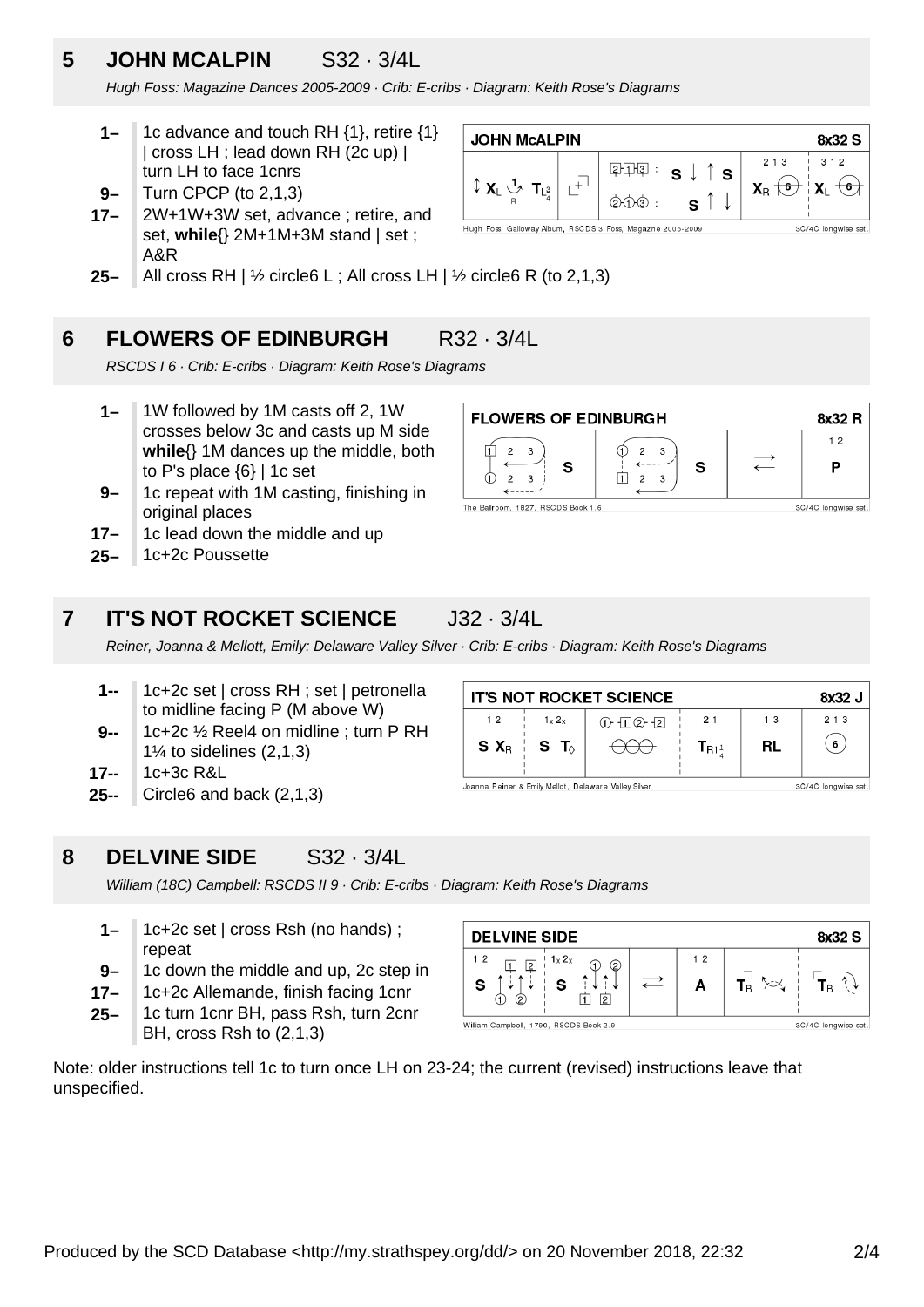## **9 ARDMORE JUNCTION** R32 · 3/4L

Dan Blim: Reeladelphia · Crib: E-cribs · Diagram: Keith Rose's Diagrams

- **1--** Gr-Chain, 1c cross to start, at end 1M faces out
- **9--** 1c, 1M leading, cast off 2 and cross (2c up); 1M cast up as 1W dances up | 2c+1c ½ RHA (1,2x,3),
- Dan Blim, Reeladelphia **17--** 1c, 1W leading, cast off 2 and cross (2c up); 1W cast up as 1M dances up  $|$  2c+1c  $\frac{1}{2}$  LHA (1,2,3),
- **25--** 1c+2c Poussette (2,1,3)

### **10 HOOPER'S JIG** J32 · 3/4L

Miss Milligan's Miscellany of Scottish Country Dances · Crib: E-cribs · Diagram: Keith Rose's Diagrams

- **1–** All clap, 1c cross Rsh and cast off one (2c up) ; 1c+3c RHA
- **9–** All clap, 1c cross back Rsh, cast up to own place (2c down) ; 1c+2c LHA



- **17–** 1M+3W change places RH | 1W+3M change RH, **while{2}** 1M+3W dance a Rsh loop ; 1M+3W cross back RH **while{2}** 1W+3M loop | 1W+3M cross back LH, 1W to 2pl **while{2}** 1M casts to 2pl (2c up)
- **25–** 2c+1c R&L

#### **11 MONYMUSK** S32 · 3/4L

Preston (18C): RSCDS XI 2 · Crib: E-cribs · Diagram: Keith Rose's Diagrams

- **1–** 1c turn RH | cast off (2c up) ; 1c turn 1¼ LH into
- **9–** 1W+2c & 1M+3c set twice in lines across, but on [11-12] 1c Petronella to opposite sideline ; all set twice on sidelines (2,1x,3)
- **17–** 2c+1c+3c circle6 and back
- **25–** Reels $3\{6\}$  on the sides (Rsh to 2cnr) | 1c cross (2,1,3)